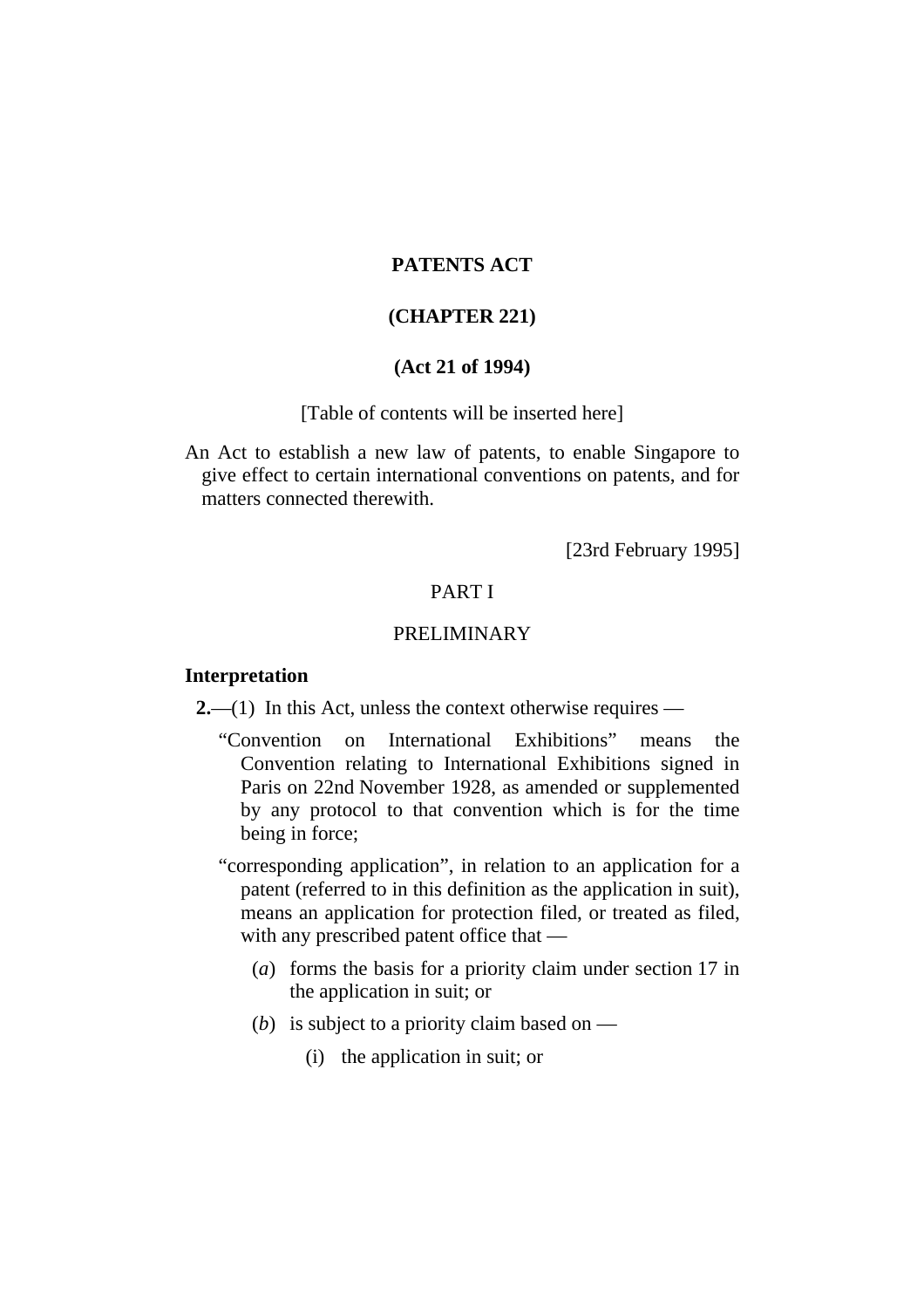- (ii) an application which is also the basis for a priority claim under section 17 in the application in suit;
- "corresponding international application", in relation to an application for a patent (referred to in this definition as the application in suit), means an application for protection filed under the Patent Co-operation Treaty that —
	- (*a*) forms the basis for a priority claim under section 17 in the application in suit; or
	- (*b*) is subject to a priority claim based on
		- (i) the application in suit; or
		- (ii) an application which is also the basis for a priority claim under section 17 in the application in suit;
- "corresponding patent", in relation to a corresponding application, means a patent granted in respect of the corresponding application by the prescribed patent office in which the corresponding application was filed or treated as filed;
- "Council for TRIPS" means the Council for Trade-Related Aspects of Intellectual Property Rights established under the TRIPS Agreement;

"country" includes —

- (*a*) a colony, protectorate or territory subject to the authority or under the suzerainty of another country; or
- (*b*) a territory administered by another country under the trusteeship of the United Nations;

"court" means the High Court;

"date of filing", in relation to —

 (*a*) an application for a patent made under this Act, means the date of filing that application by virtue of section 26; and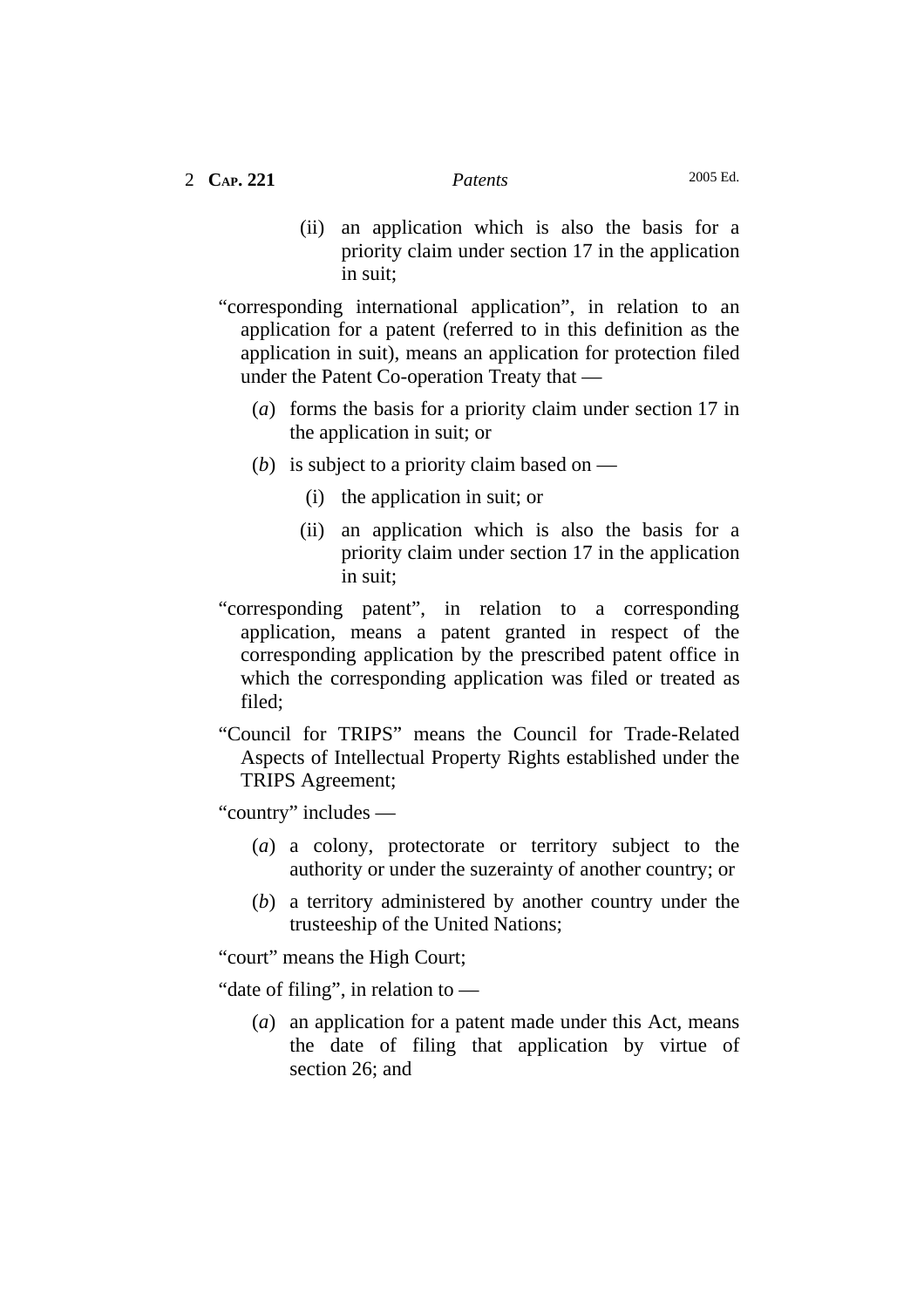- (*b*) any other application, means the date which, under the law of the country where the application was made or in accordance with the terms of a treaty or convention to which that country is a party, is to be treated as the date of filing that application in that country or is equivalent to the date of filing an application in that country (whatever the outcome of the application);
- "designate", in relation to an application or a patent, means designate the country or countries (in pursuance of the Patent Co-operation Treaty) in which protection is sought for the invention which is the subject of the application or patent;
- "Doha Declaration Implementation Decision" means the Decision adopted by the General Council of the World Trade Organisation on 30th August 2003 on the implementation of paragraph 6 of the Declaration on the TRIPS Agreement and Public Health adopted in Doha on 14th November 2001;
- "employee" means a person who works or (where the employment has ceased) worked under a contract of employment or in employment under or for the purposes of a Government department;
- "employer", in relation to an employee, means the person by whom the employee is or was employed;
- "European Patent Convention" means the Convention on the Grant of European Patents;
- "European Patent Office" means the office of that name established by the European Patent Convention;
- "Examiner" means such person, organisation or foreign or international patent office or organisation as may be prescribed to whom the Registrar may refer questions relating to patents, including search and examination of applications for patents;
- "exclusive licence" means a licence from the proprietor of or applicant for a patent conferring on the licensee, or on him and persons authorised by him, to the exclusion of all other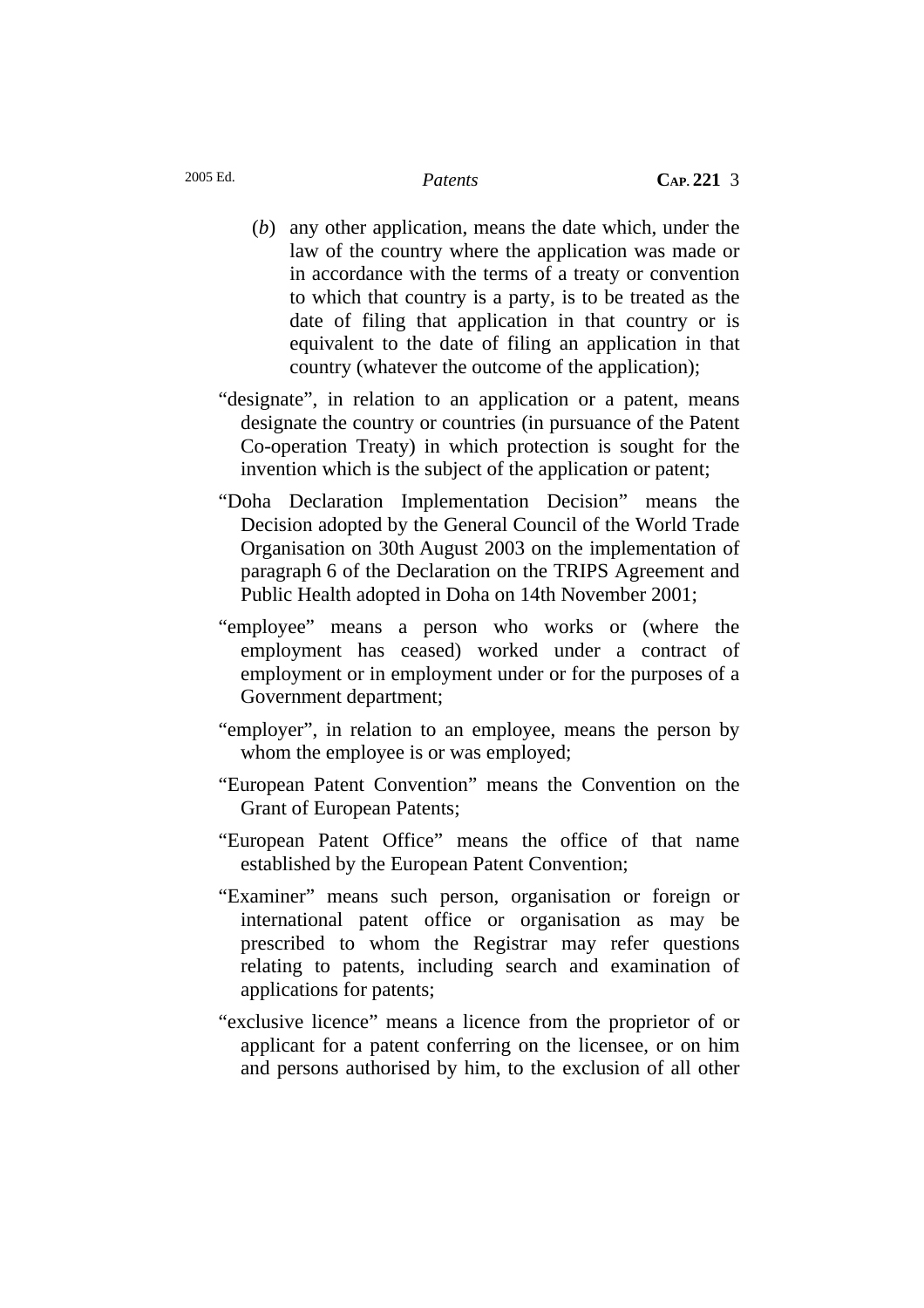persons (including the proprietor or applicant), any right in respect of the invention to which the patent or application relates, and "exclusive licensee" and "non-exclusive licence" shall be construed accordingly;

- "filing fee" means the fee prescribed for the purposes of section 25:
- "formal requirements" means those requirements of this Act and the rules which are designated by the rules as formal requirements for the purposes of this Act;
- "international application for a patent" means an application made under the Patent Co-operation Treaty;
- "international application for a patent (Singapore)" means an application of that description which, on its date of filing, designates Singapore;
- "International Bureau" means the secretariat of the World Intellectual Property Organisation established by a convention signed at Stockholm on 14th July 1967;
- "international exhibition" means an official or officially recognised international exhibition falling within the terms of the Convention on International Exhibitions or falling within the terms of any subsequent treaty or convention replacing that convention;

"international preliminary report on patentability" means —

- (*a*) an international preliminary report on patentability (Chapter I of the Patent Co-operation Treaty); or
- (*b*) an international preliminary report on patentability (Chapter II of the Patent Co-operation Treaty),

referred to in the Regulations under the Patent Co-operation Treaty;

"inventor", in relation to an invention, means the actual deviser of the invention and "joint inventor" shall be construed accordingly;

"journal" has the same meaning as in section 115(4);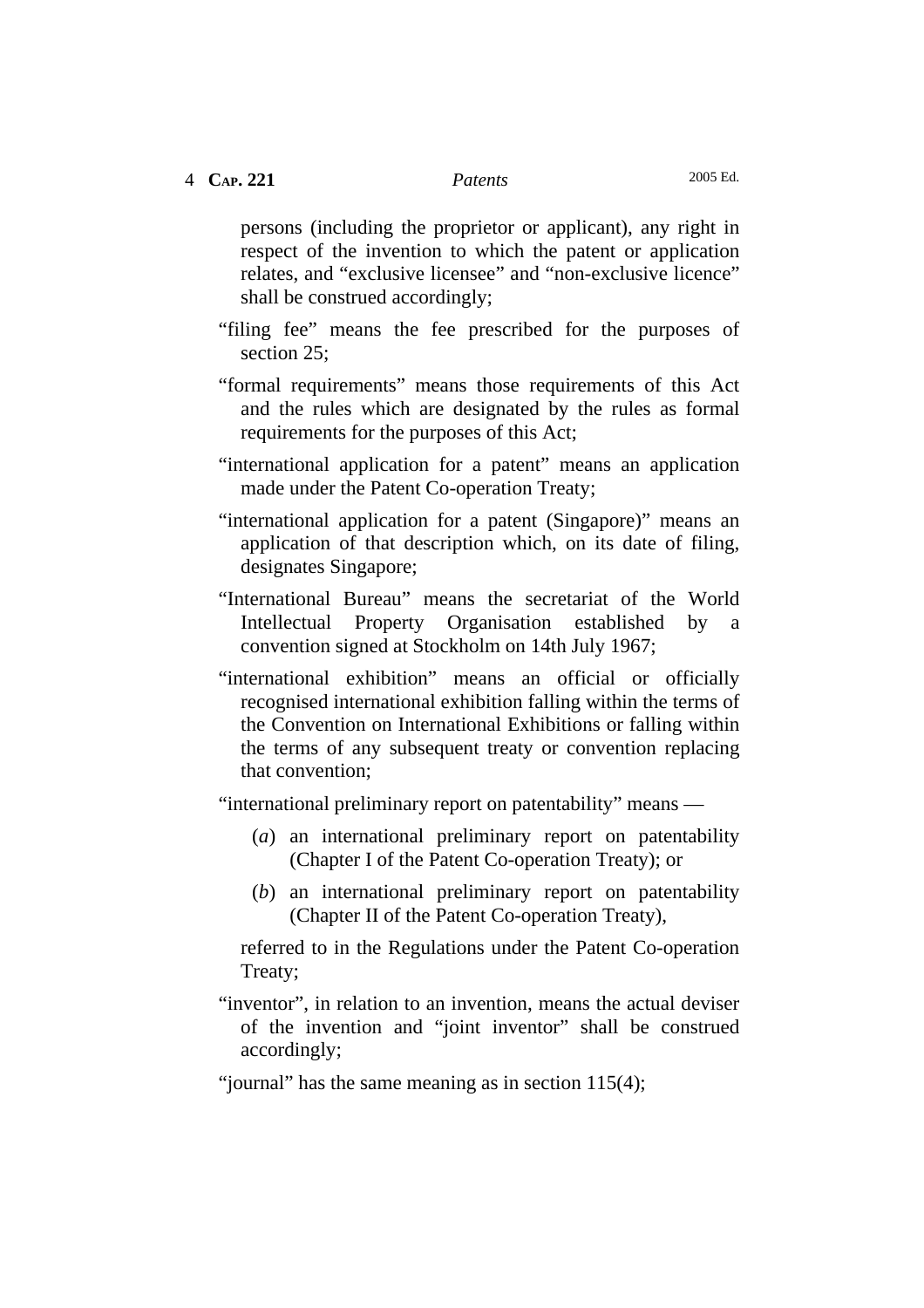"Legal Service Officer" means an officer in the Singapore Legal Service;

"marketing approval", in relation to a pharmaceutical product, means a product licence under section 5 of the Medicines Act (Cap. 176);

- "medicinal product" has the same meaning as in the Medicines Act (Cap. 176);
- "missing part", in relation to an application for a patent, means —
	- (*a*) any drawing; or
	- (*b*) any part of the description of the invention for which the patent is sought,

which was missing from the application at the date of filing of the application;

- "mortgage", when used as a noun, includes a charge for securing money or money's worth and, when used as a verb, shall be construed accordingly;
- "Office" means the Intellectual Property Office of Singapore incorporated under the Intellectual Property Office of Singapore Act (Cap. 140);
- "Paris Convention" means the Convention for the Protection of Industrial Property signed at Paris on 20th March 1883;
- "patent" means a patent under this Act and includes a patent in force by virtue of section 117(3);
- "Patent Co-operation Treaty" means the treaty of that name signed at Washington on 19th June 1970;
- "patented invention" means an invention for which a patent is granted and "patented process" shall be construed accordingly;
- "patented product" means a product which is a patented invention or, in relation to a patented process, a product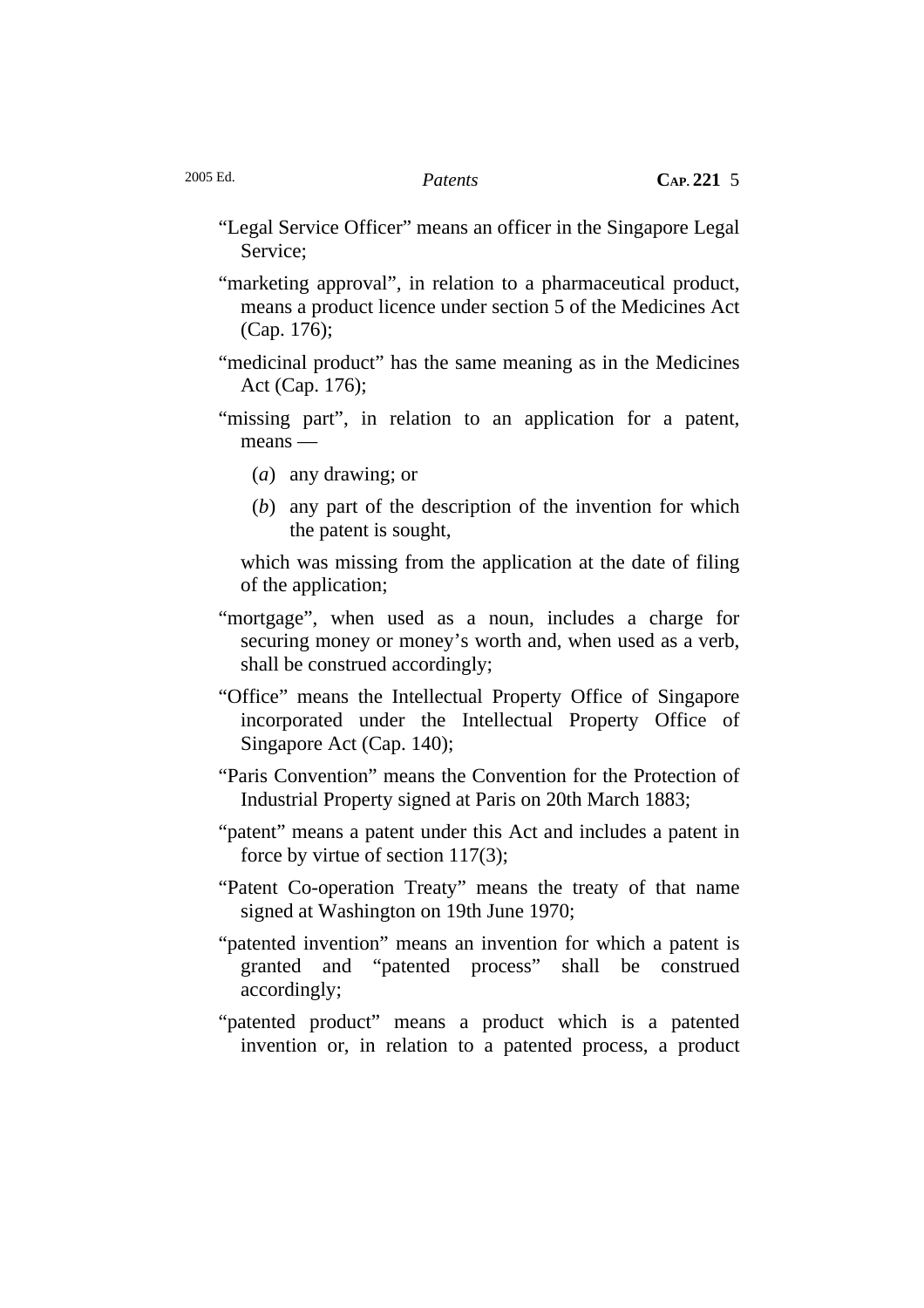obtained directly by means of the process or to which the process has been applied;

"person" includes the Government;

- "pharmaceutical product" means a medicinal product which is a substance used wholly or mainly by being administered to a human being for the purpose of treating or preventing disease, but does not include —
	- (*a*) any substance which is used solely
		- (i) for diagnosis or testing; or
		- (ii) as a device or mechanism, or an instrument, apparatus or appliance; or
	- (*b*) any substance or class of substances specified in paragraph 2 or 3 of the Schedule;
- "prescribed form" means a form published by the Registrar under section 115A;
- "priority date" means the date determined as such under section 17;
- "published" means made available to the public (whether in Singapore or elsewhere) and a document shall be taken to be published under any provision of this Act if it can be inspected as of right at any place in Singapore by members of the public, whether on payment of a fee or not, and "republished" shall be construed accordingly;
- "register", when used as a noun, means the register of patents maintained under section 42 and, when used as a verb, means, in relation to any thing, to register or register particulars, or enter notice, of that thing in the register and, when used in relation to a person, means to enter his name in the register;
- "registered foreign patent agent" means a person whose name is entered in the register of foreign patent agents kept in accordance with the rules made under section 104;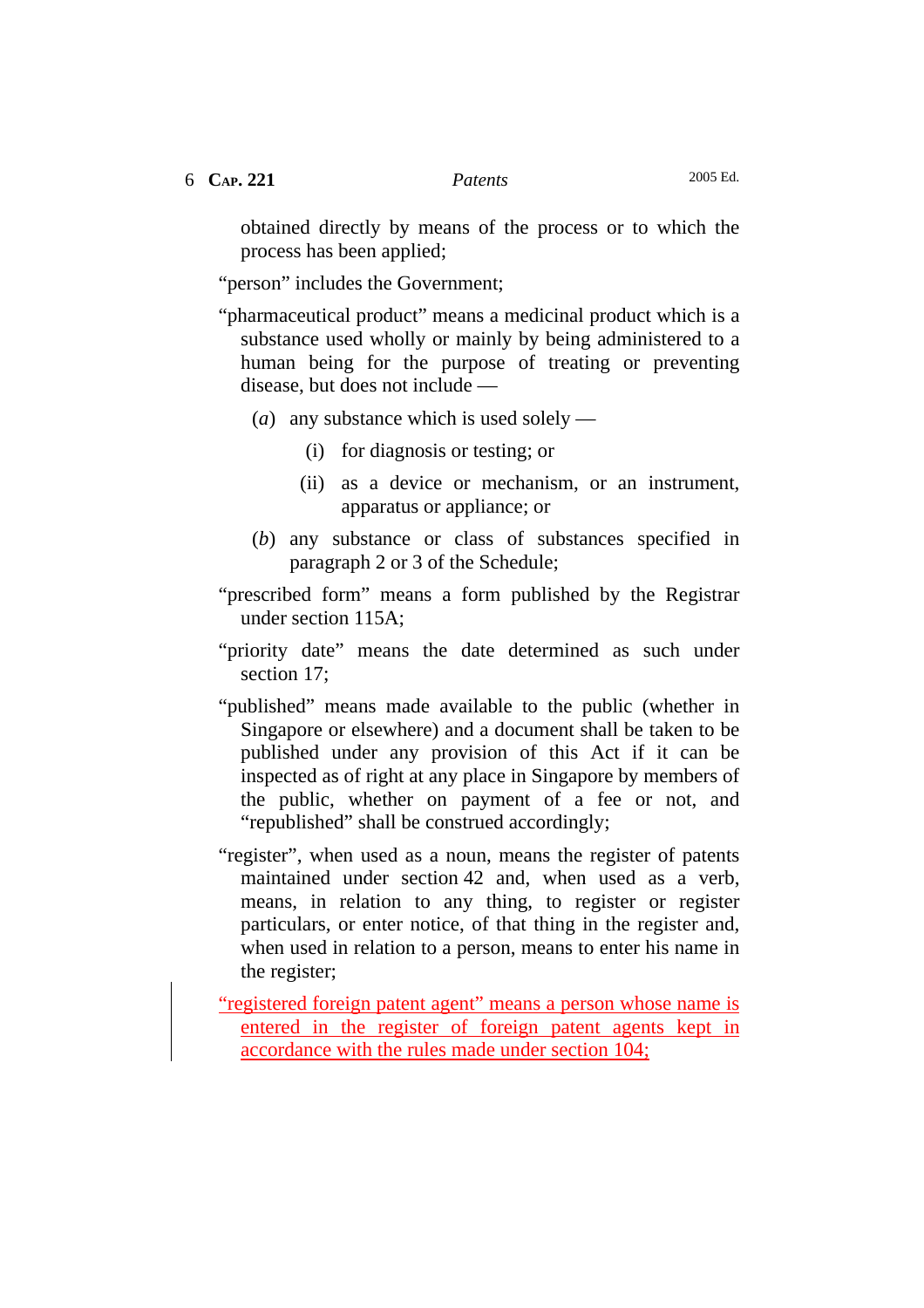- "registered patent agent" means a person whose name is entered in the register of patent agents kept in accordance with the rules made under section 104;
- "Registrar" means the Registrar of Patents and includes any Deputy Registrar of Patents holding office under this Act;
- "Registry" means the Registry of Patents established under this Act;
- "relevant authority", in relation to a pharmaceutical product, means the Health Sciences Authority established under the Health Sciences Authority Act (Cap. 122C);
- "relevant health product" means a patented invention which is a product referred to in —
	- (*a*) paragraph 1(*a*) of the Doha Declaration Implementation Decision; or
	- (*b*) paragraph 1(*a*) of the Annex to the TRIPS Agreement;
- "right", in relation to any patent or application, includes an interest in the patent or application and, without prejudice to the foregoing, any reference to a right in a patent includes a reference to a share in the patent;
- "scientific adviser" means any person with any scientific qualification, any medical practitioner, engineer, architect, surveyor, accountant, actuary and any other specially skilled person;
- "TRIPS Agreement" means the Agreement on Trade-Related Aspects of Intellectual Property Rights, set out in Annex 1C to the WTO Agreement, as revised or amended from time to time;
- "WTO Agreement" means the World Trade Organisation Agreement signed in Marrakesh in 1994 as revised or amended from time to time.

(2) Rules may provide for stating in the journal that an exhibition falls within the definition of "international exhibition" in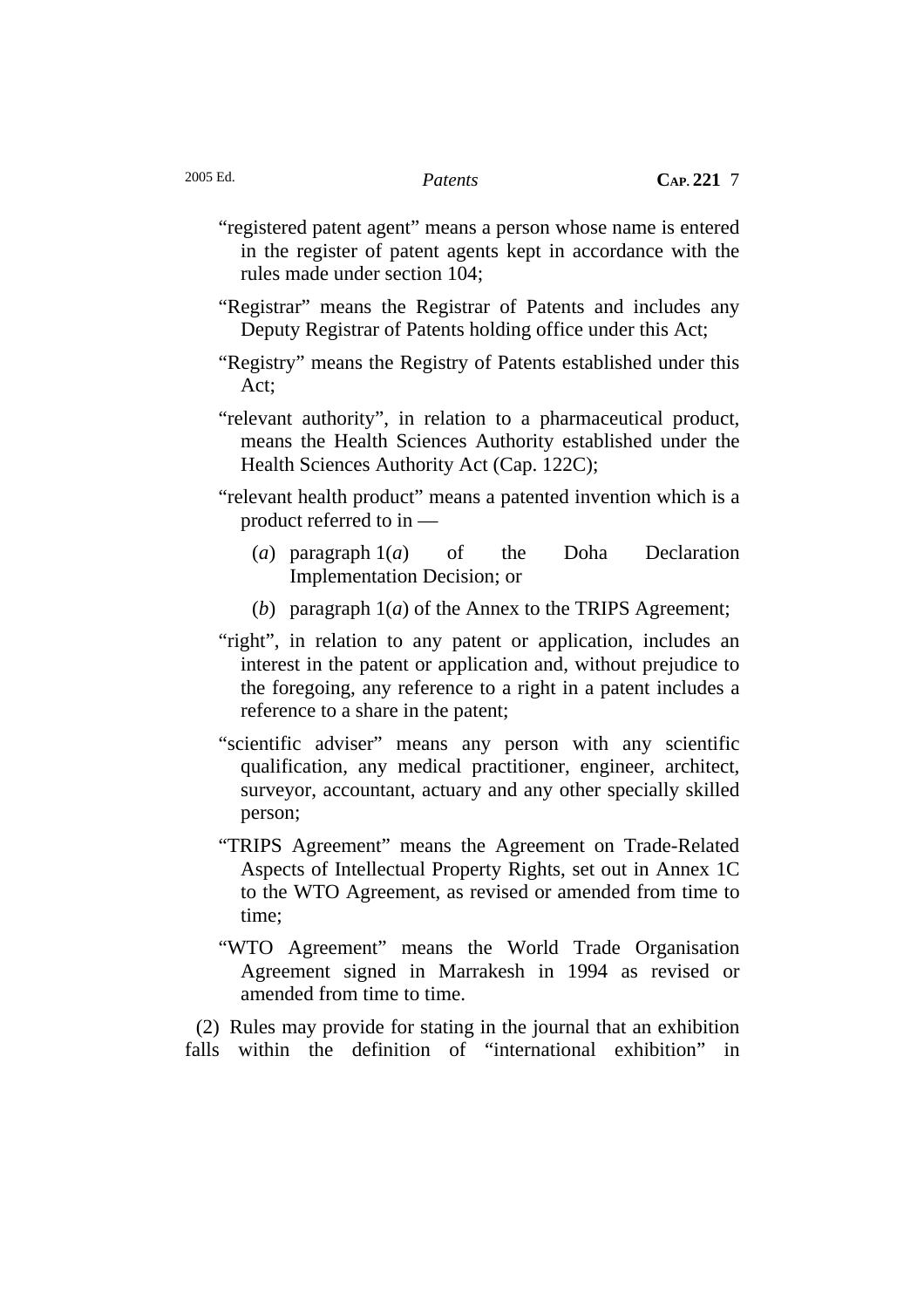subsection (1) and any such statement shall be conclusive evidence that the exhibition falls within that definition.

(3) For the purposes of this Act, a matter shall be taken to have been disclosed in any relevant application within the meaning of section 17 or in the specification of a patent if it was either claimed or disclosed (otherwise than by way of disclaimer or acknowledgment of prior art) in that application or specification.

(4) For the purposes of this Act —

(*a*) a claim is related to another claim if —

- (i) the 2 claims are identical; or
- (ii) each limitation in the second claim
	- (A) is identical to a limitation in the first claim; or
	- (B) differs from a limitation in the first claim only in expression but not in content; and
- (*b*) more than one claim may be related to a single claim.

(5) References in this Act to an application for a patent, as filed, are references to such an application in the state it was on the date of filing.

(6) References in this Act to an application for a patent being published are references to its being published under section 27.

(7) References in this Act to the Paris Convention or the Patent Co-operation Treaty are references to that Convention or Treaty or any other international convention or agreement replacing it, as amended or supplemented by any convention or international agreement (including in either case any protocol or annex) to which Singapore is a party, or in accordance with the terms of any such convention or agreement and include references to any instrument made under any such convention or agreement.

(8) The Arbitration Act (Cap. 10) shall not apply to any proceedings before the Registrar under this Act.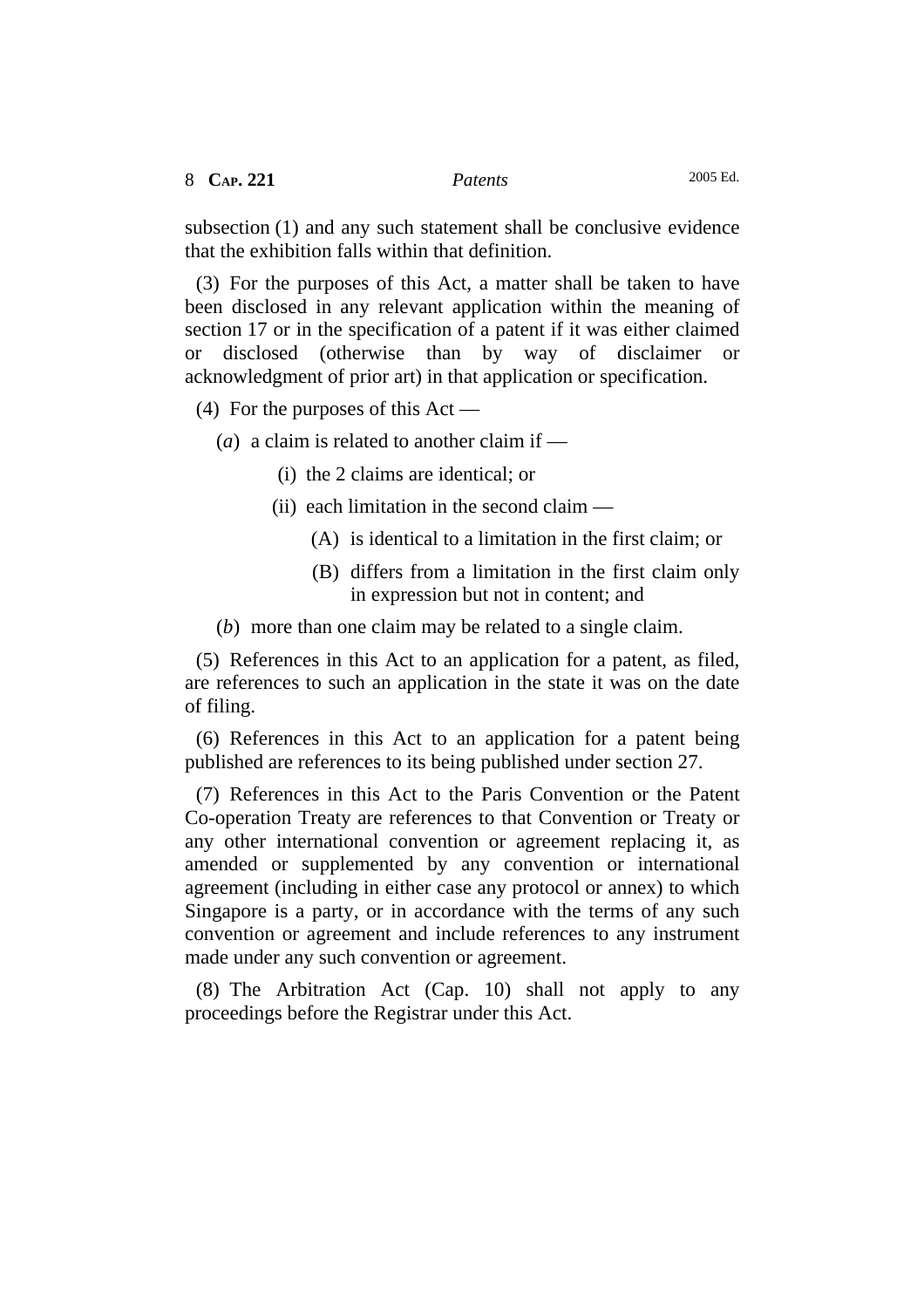# LEGAL PROCEEDINGS

#### **Privilege for communications with patent agents, etc.**

**95.**—(1) A communication with respect to any matter relating to patents —

(*a*) between a person and a registered patent agent, a partnership entitled under Part XIX to describe itself as a firm of patent agents or a body corporate entitled under Part XIX to describe itself as a patent agent; or

- (*a*) between a person and any of the following:
	- (i) a registered patent agent or a registered foreign patent agent;
	- (ii) a partnership entitled under Part XIX to describe itself as a firm of patent agents or as a firm of foreign patent agents; or
	- (iii) a body corporate entitled under Part XIX to describe itself as a patent agent or as a foreign patent agent; or
	- (*b*) for the purpose of obtaining, or in response to a request for, information which a person is seeking for the purpose of instructing his patent agent or a registered foreign patent agent,

is privileged from disclosure in legal proceedings in Singapore in the same way as a communication between a person and his solicitor or, as the case may be, a communication for the purpose of obtaining, or in response to a request for, information which a person seeks for the purpose of instructing his solicitor.

(2) In this section, "legal proceedings" includes proceedings before the Registrar.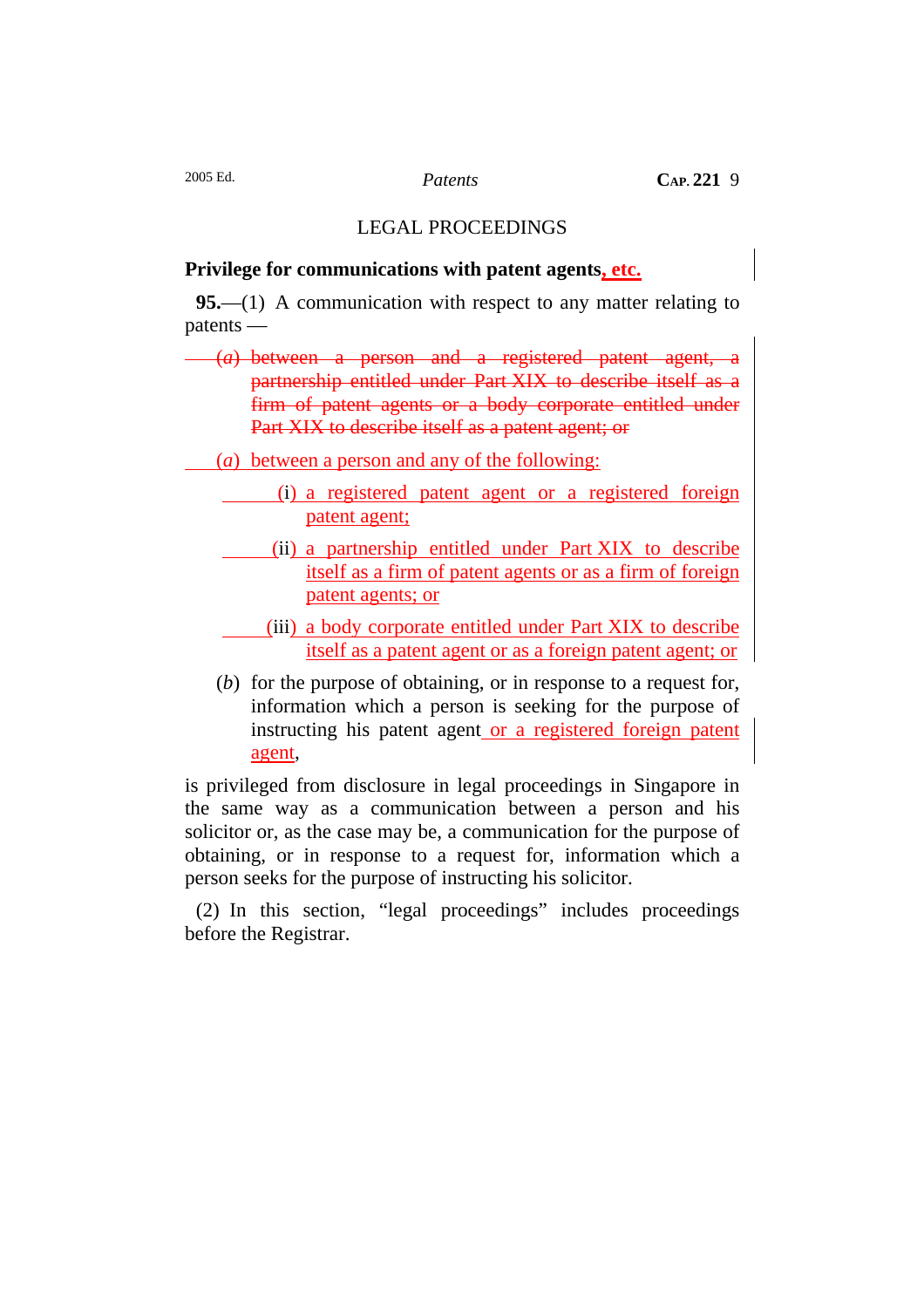## PART XIX

# PATENT AGENTS AND FOREIGN PATENT AGENTS

### **Registration of patent agents and foreign patent agents**

**104.**—(1) The Minister may make rules for the registration of individuals as patent agents or as foreign patent agents.

(2) Without prejudice to the generality of subsection (1), the rules may provide —

- (*a*) for the keeping, by such person as the Minister may determine, of a register of patent agents and a register of foreign patent agents;
- (*b*) for the form and manner of application for registration as a patent agent or as a foreign patent agent, the qualifications and other requirements for registration, the fees payable for registration, and the conditions of registration;
- (*c*) for the issue of practising certificates to registered patent agents;
- (*d*) for the correction of errors and updating of entries in the register of patent agents and the register of foreign patent agents; and
- (*e*) for transitional matters in relation to the registration of individuals as patent agents or as foreign patent agents, and exclude or vary the operation of this Act in relation to such transitional matters.

(3) The rules may make provision to regulate the professional conduct of registered patent agents, registered foreign patent agents and their practicethe practices of registered patent agents and registered foreign patent agents and, for that purpose, may make provision for and in relation to all or any of the following:

 (*a*) making complaints against registered patent agents and registered foreign patent agents and hearing and deciding upon such complaints;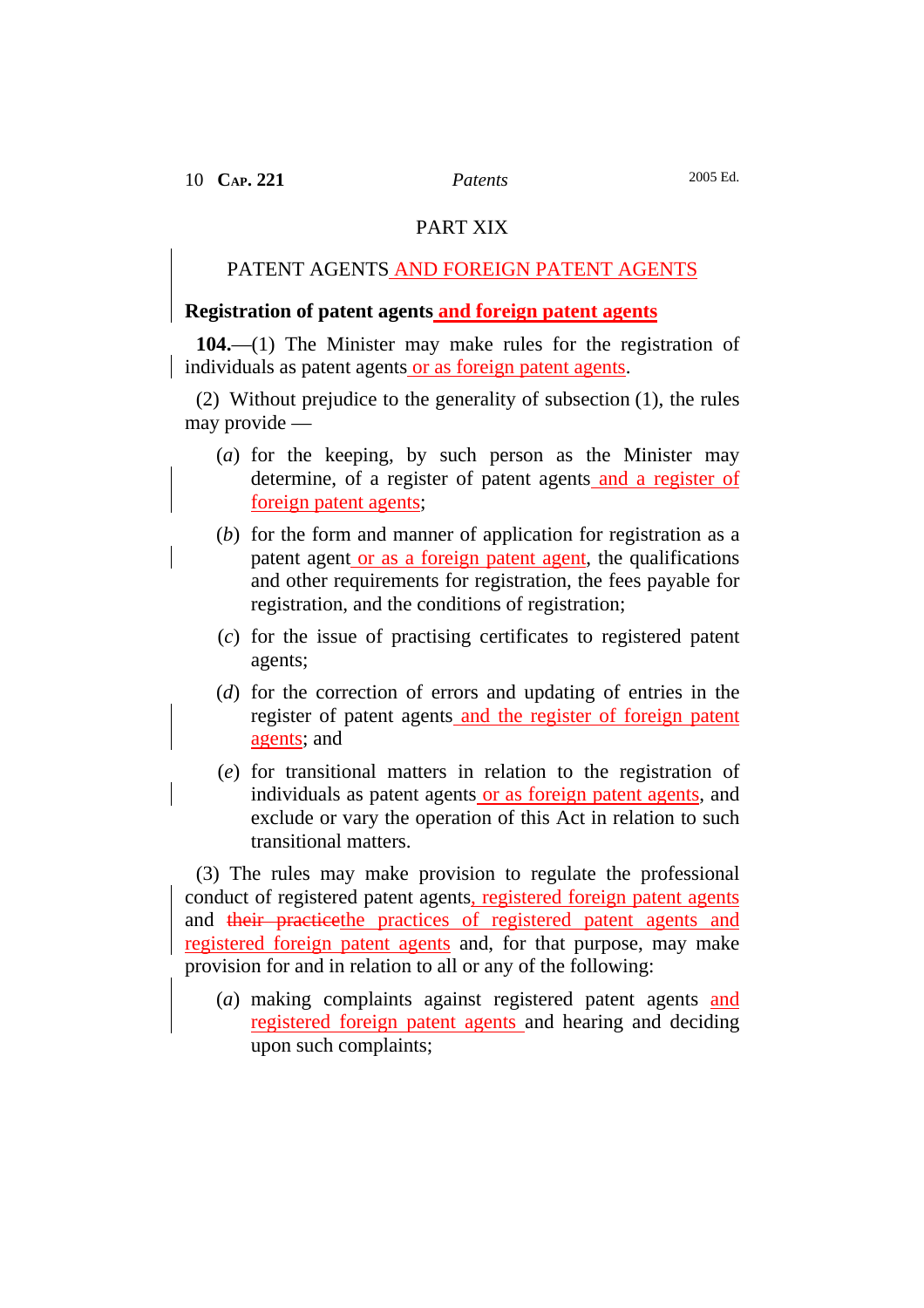- (*b*) imposing penalties on registered patent agents and registered foreign patent agents, including issuing a reprimand, and suspending or cancelling registration;
- (*c*) summoning witnesses;
- (*d*) receiving evidence from persons on oath or affirmation;
- (*e*) administering oaths or affirmations to persons giving evidence;
- (*f*) requiring persons to produce documents or articles;
- (*g*) restoring any registration that has been cancelled and lifting the suspension imposed on any registration.

(4) The rules may provide that a contravention of the rules shall be an offence and may provide penalties not exceeding a fine of \$5,000 or imprisonment for a term not exceeding 12 months or to both.

#### **Persons entitled to act as patent agents, etc.**

**105.**—(1) An Subject to section 105A, an individual shall not carry on a business, practise or act as a patent agent unless he is a registered patent agent, or an advocate and solicitor, who has in force a practising certificate.

(2) A Subject to section 105A, a partnership shall not carry on a business, practise or act as patent agents unless at least one partner is a registered patent agent, or an advocate and solicitor, who has in force a practising certificate.

(3) A Subject to section 105A, a body corporate shall not carry on a business, practise or act as a patent agent unless at least one director is a registered patent agent, or an advocate and solicitor, who has in force a practising certificate.

(4) For the purposes of this section and section 105A, a person is taken to carry on a business, practise or act as a patent agent if, and only if, the person does, or undertakes to do, on behalf of someone else, any of the following in Singapore for gain: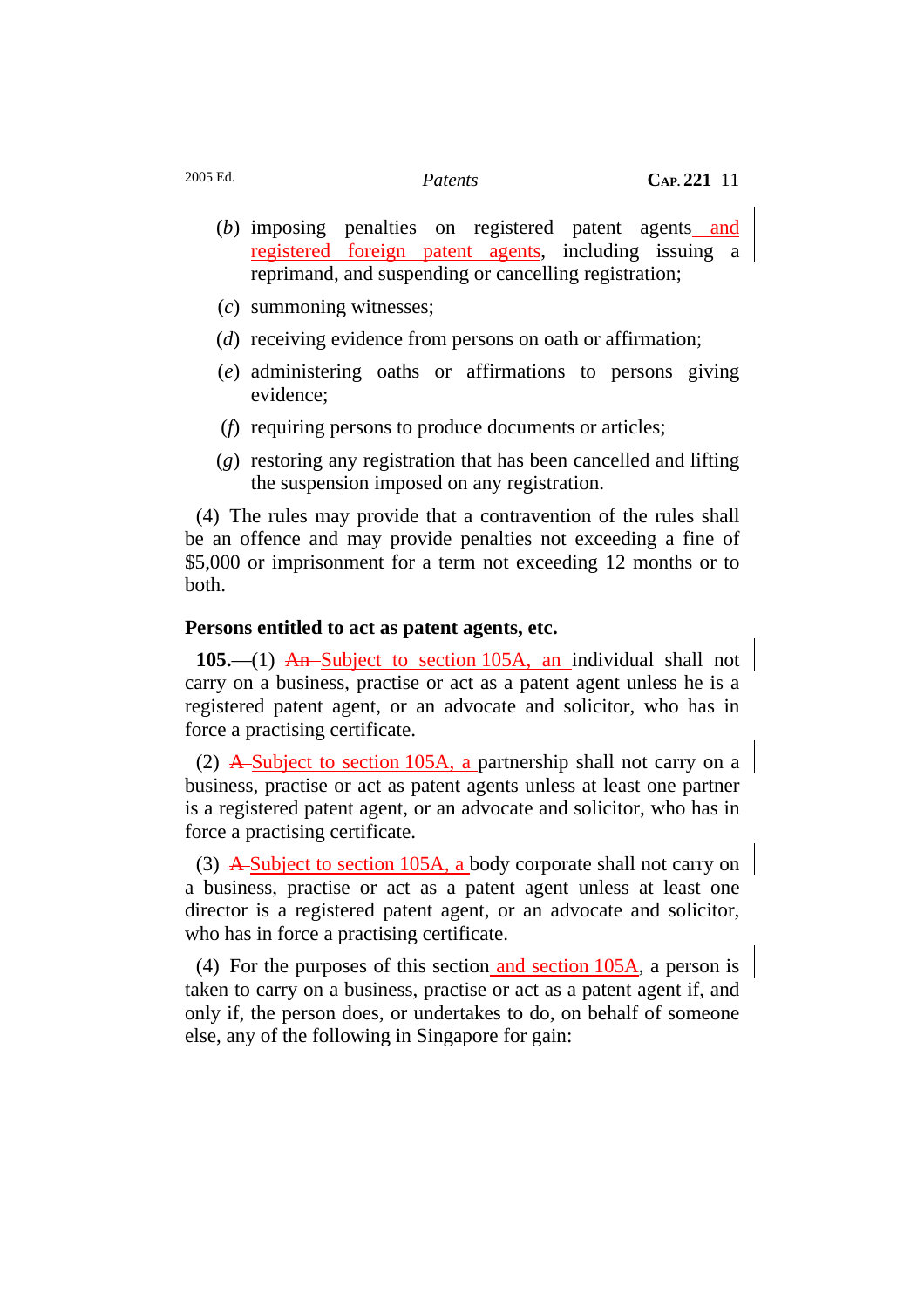| 12 CAP. 221                                                                                            |                                                                                                                                                                                   | Patents | 2005 Ed. |
|--------------------------------------------------------------------------------------------------------|-----------------------------------------------------------------------------------------------------------------------------------------------------------------------------------|---------|----------|
|                                                                                                        | $(a)$ applying for or obtaining patents in Singapore or anywhere<br>else;                                                                                                         |         |          |
|                                                                                                        | (a) applying in Singapore or outside Singapore for, or obtaining<br>in Singapore or outside Singapore, patents granted in<br><u>Singapore or another country:</u>                 |         |          |
|                                                                                                        | (b) preparing specifications or other documents<br>purposes of this Act or the patent law of another country; or                                                                  |         | for the  |
|                                                                                                        | (c) giving advice (other than advice of a scientific or technical<br>nature) about the validity, or infringement, of patents.                                                     |         |          |
| (5) An-Subject to section 105A, an individual shall not —                                              |                                                                                                                                                                                   |         |          |
|                                                                                                        | (a) carry on a business under any name or other description<br>which contains the words "patent agent" or "patent<br>attorney"; or                                                |         |          |
|                                                                                                        | $(b)$ in the course of a business otherwise describe himself, hold<br>himself out or permit himself to be described or held out as<br>a "patent agent" or "patent attorney",      |         |          |
| unless he is a registered patent agent who has in force a practising<br>certificate.                   |                                                                                                                                                                                   |         |          |
| (6) A-Subject to section 105A, a partnership shall not —                                               |                                                                                                                                                                                   |         |          |
|                                                                                                        | $(a)$ carry on a business under any name or other description<br>which contains the words "patent agent" or "patent<br>attorney"; or                                              |         |          |
|                                                                                                        | (b) in the course of a business otherwise describe itself, hold<br>itself out or permit itself to be described or held out as a<br>firm of "patent agents" or "patent attorneys", |         |          |
| unless at least one partner is a registered patent agent who has in<br>force a practising certificate. |                                                                                                                                                                                   |         |          |

- (7) A Subject to section 105A, a body corporate shall not —
- (*a*) carry on a business under any name or other description which contains the words "patent agent" or "patent attorney"; or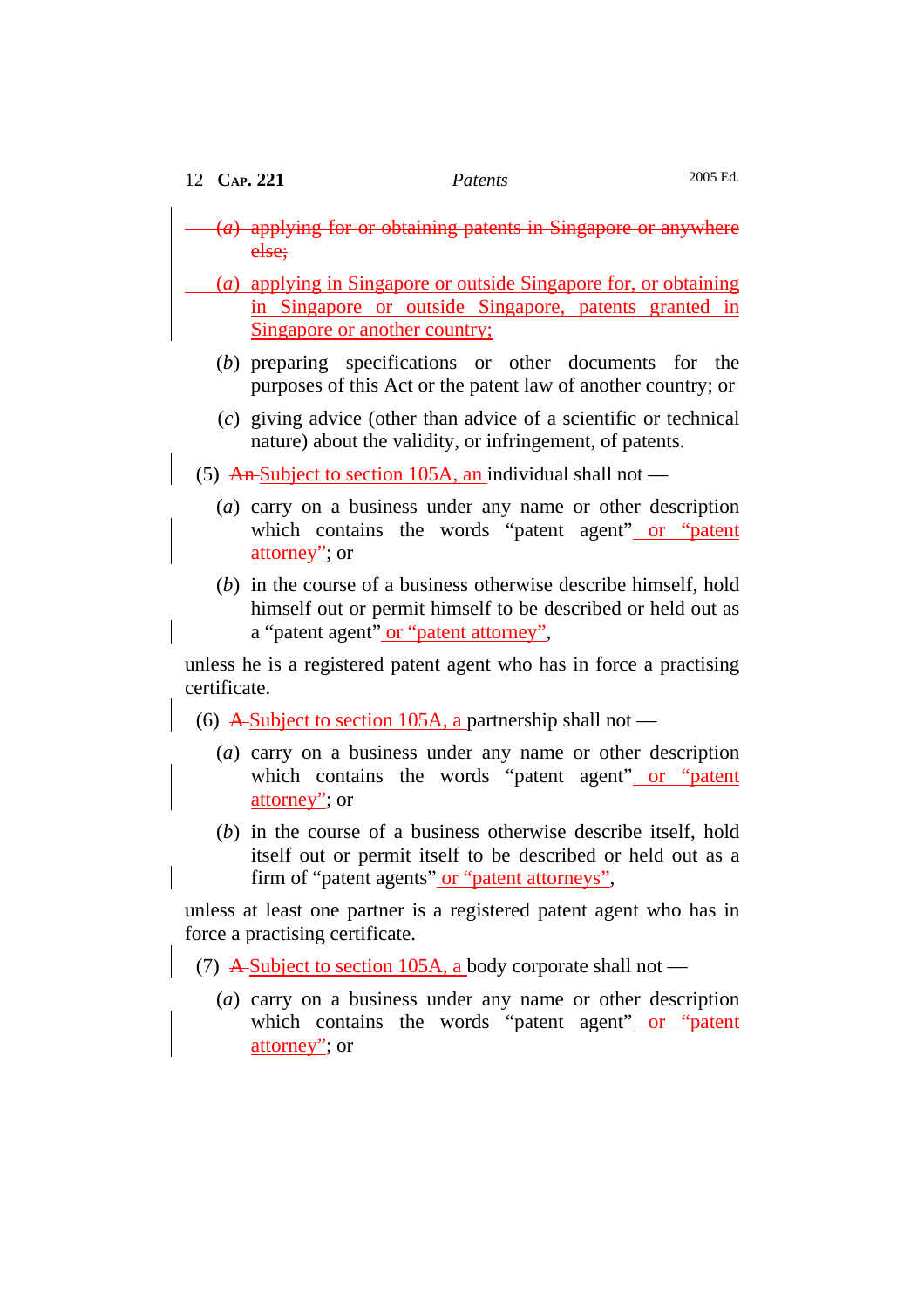(*b*) in the course of a business otherwise describe itself, hold itself out or permit itself to be described or held out as a "patent agent" or "patent attorney",

unless at least one director is a registered patent agent who has in force a practising certificate.

(8) Any person who contravenes this section shall be guilty of an offence and shall be liable on conviction to a fine not exceeding \$5,000 or to imprisonment for a term not exceeding 12 months or to both.

(9) Where subsection  $(5)$ ,  $(6)$  or  $(7)$  would be contravened by the use of the words "patent agent" in reference to an individual, partnership or body corporate, it is equally contravened by the use of the expression "patent attorney" in reference to that person, or his business or place of business, or any other expression in reference thereto which is likely to be understood as indicating that he is entitled to be described as a "patent agent".

(9) Where subsection (5), (6) or (7) would be contravened by the use of the words "patent agent" or "patent attorney" in reference to an individual, partnership or body corporate, it is equally contravened by the use of any other expression in reference to that person, or his business or place of business, which is likely to be understood as indicating that he is entitled to be described as a "patent agent" or "patent attorney".

(10) Where an individual's employer does not carry on a business, practise or act as a patent agent or as a foreign patent agent, the individual does not contravene subsection (1) in respect of anything done, or undertaken to be done, by the individual for his employer in his capacity as employee of his employer.

 $(10A)$  Where —

- (*a*) an individual's employer is a member of a related company group;
- (*b*) the individual's employer does not carry on a business, practise or act as a patent agent or as a foreign patent agent; and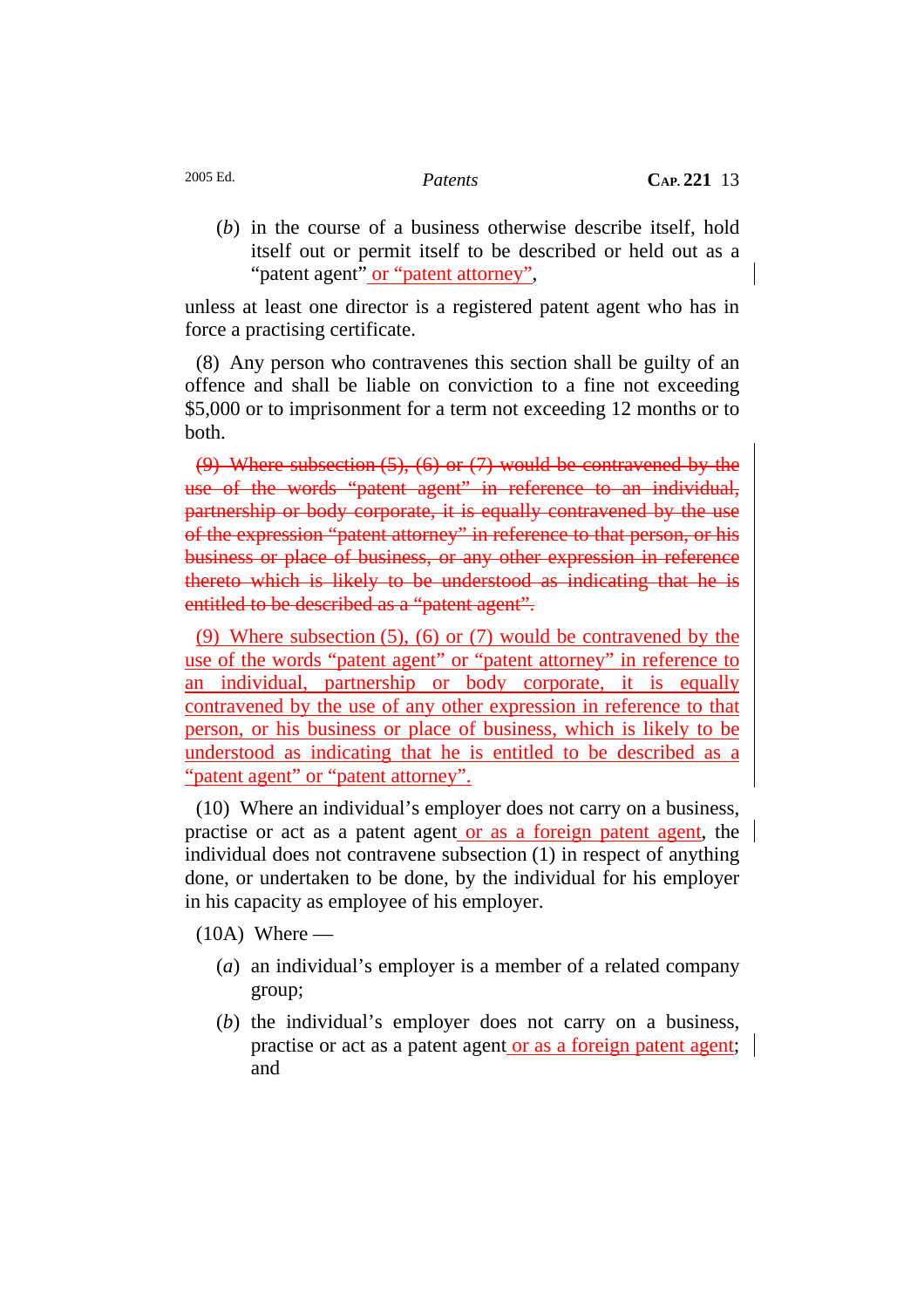(*c*) any every other member of the related company group does not carry on a business, practise or act as a patent agent or as a foreign patent agent,

the individual does not contravene subsection (1) in respect of anything done, or undertaken to be done, by the individual for that other member of the related company group in his capacity as employee of his employer.

(11) A Legal Service Officer does not commit an offence against subsection (1) in respect of anything done, or undertaken to be done, by him on behalf of the Government.

(12) A body corporate that is a member of a related company group does not contravene subsection (3) in respect of anything done, or undertaken to be done, by the body corporate for another member of the group.

(13) This section shall not be construed as prohibiting an advocate and solicitor from taking part in proceedings relating to patents and applications for patents and, in particular, shall not derogate from section 93 as it applies to advocates and solicitors.

(14) No offence is committed under section 33 of the Legal Profession Act (Cap. 161) by any person by reason only of the preparation by him of a document (other than a deed) for use in proceedings before the Registrar in relation to any patent or application for a patent.

 $(15)$  In this section —

"director", in relation to a body corporate whose affairs are managed by its members, means any member of the body corporate;

"practising certificate" means —

- (*a*) in relation to a registered patent agent, a practising certificate issued to him under rules made under section 104; or
- (*b*) in relation to an advocate and solicitor, a practising certificate issued to him under section 25 of the Legal Profession Act (Cap. 61); and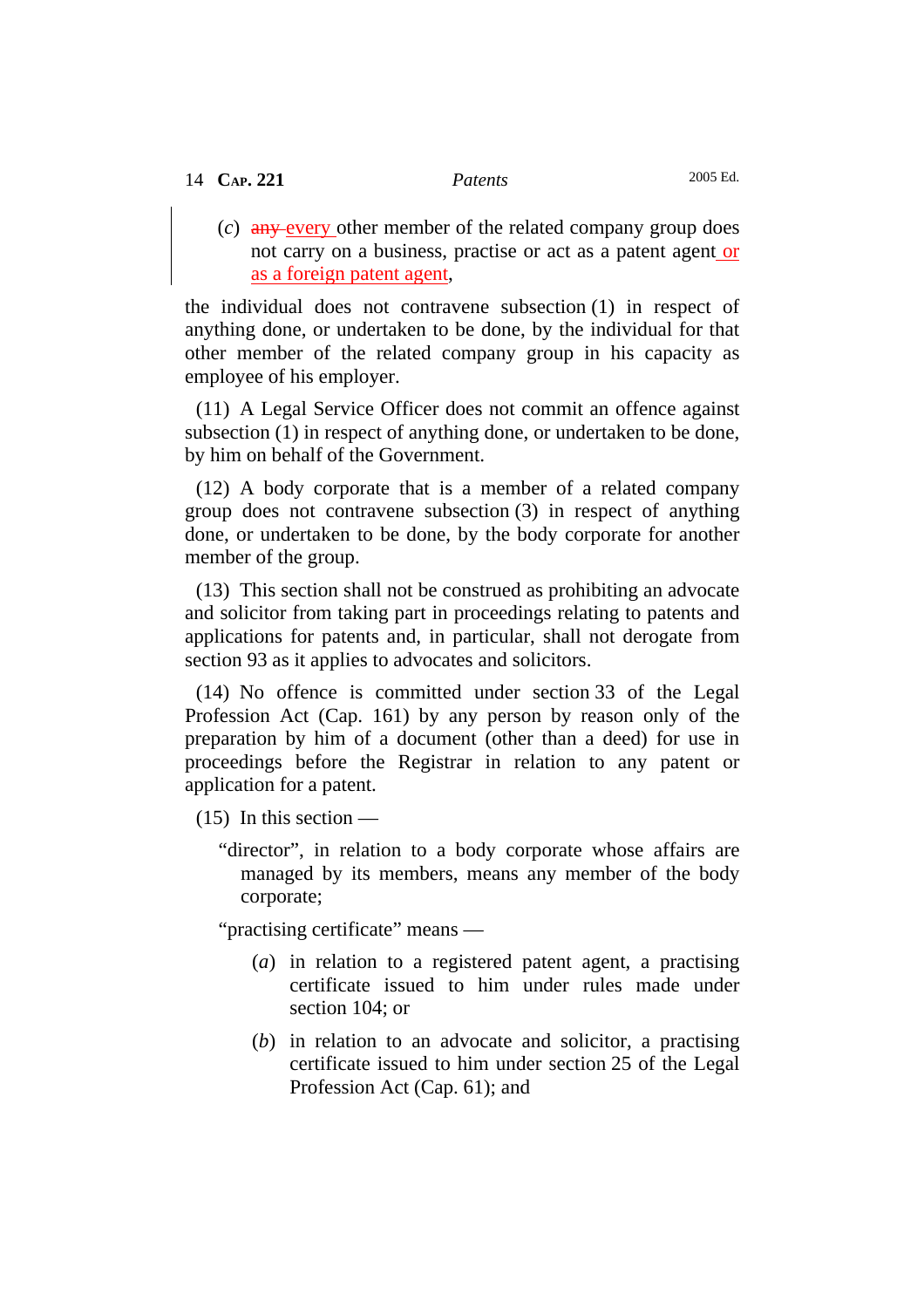"related company group" means a group of 2 or more corporations within the meaning of the Companies Act (Cap. 50) which are related to each other in accordance with section 6 of that Act.

# **Foreign patent agents**

**105A.**—(1) An individual may carry on a business, practise or act as a foreign patent agent only if he is a registered foreign patent agent.

(2) A partnership may carry on a business, practise or act as foreign patent agents only if at least one partner is a registered foreign patent agent.

(3) A body corporate may carry on a business, practise or act as a foreign patent agent only if at least one director is a registered foreign patent agent.

(4) For the purposes of section 105 and this section, a person is taken to carry on a business, practise or act as a foreign patent agent if the person does in Singapore or undertakes to do, on behalf of someone else, any of the following in Singapore for gain:

- (*a*) applying outside Singapore for, or obtaining outside Singapore, patents granted in Singapore or another country;
- (*b*) preparing specifications or other documents for the purposes of the patent law of another country; or
	- (*c*) giving advice (other than advice of a scientific or technical nature) about the validity, or infringement, of patents under the patent law of another country.

(5) Except as permitted under subsections (1) to (4), a registered foreign patent agent —

- (*a*) shall not carry on a business, practise or act as a patent agent; and
- (*b*) shall not purport to carry on a business, practise or act as a patent agent.
- (6) If an individual is a registered foreign patent agent, he  $-$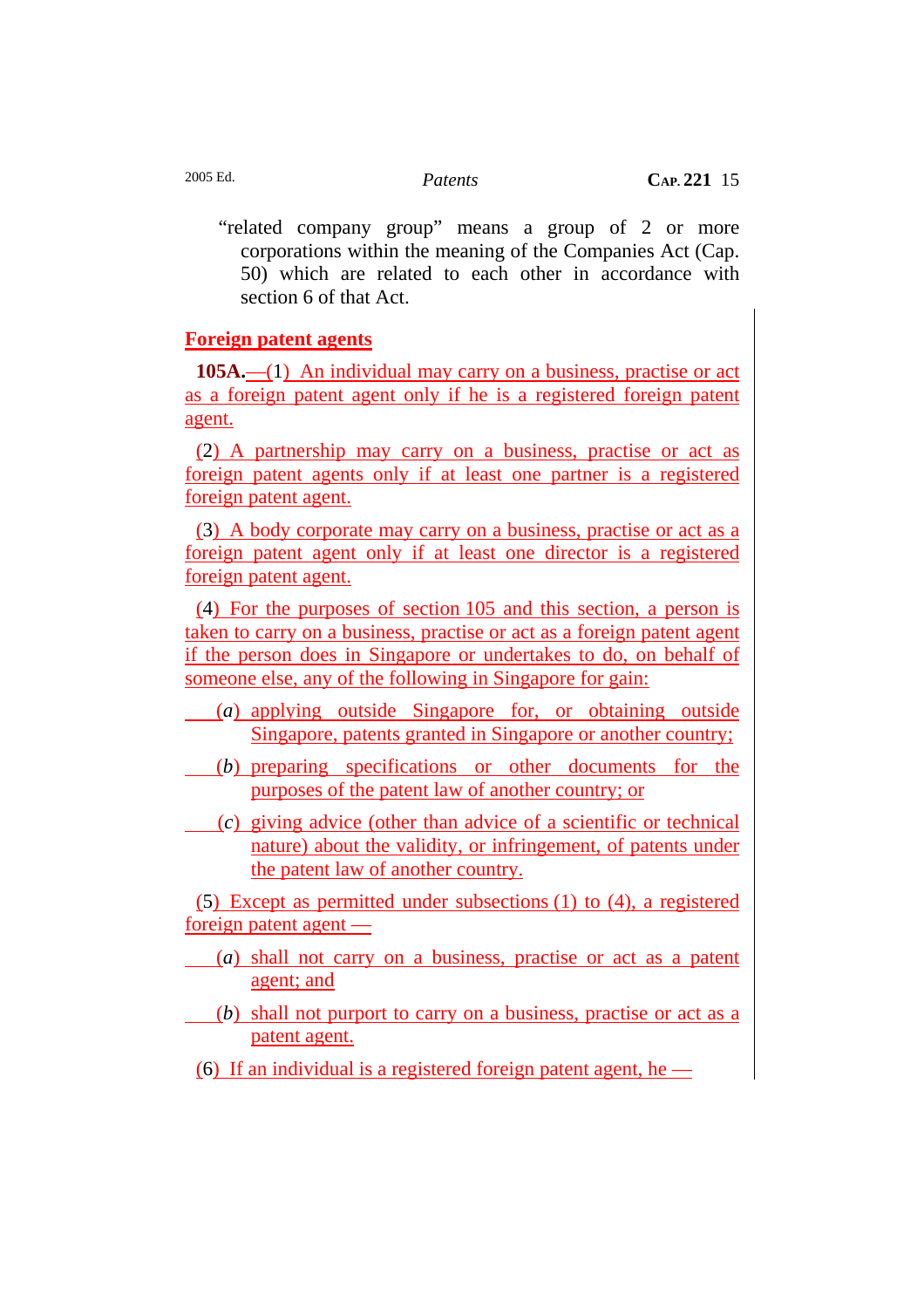- (*a*) may carry on a business under any name or other description which contains the words "foreign patent agent" or "foreign patent attorney"; and
- (*b*) may in the course of a business otherwise describe himself, hold himself out or permit himself to be described or held out as a "foreign patent agent" or "foreign patent attorney".

(7) If at least one partner of a partnership is a registered foreign patent agent, the partnership —

- (*a*) may carry on a business under any name or other description which contains the words "foreign patent agent" or "foreign patent attorney"; and
- (*b*) may in the course of a business otherwise describe itself, hold itself out or permit itself to be described or held out as a firm of "foreign patent agents" or "foreign patent attorneys".

(8) If at least one director of a body corporate is a registered foreign patent agent, the body corporate —

- (*a*) may carry on a business under any name or other description which contains the words "foreign patent agent" or "foreign patent attorney"; and
- (*b*) may in the course of a business otherwise describe itself, hold itself out or permit itself to be described or held out as a "foreign patent agent" or "foreign patent attorney".

(9) No person (other than an individual referred to in subsection (6), a partnership referred to in subsection (7) or a body corporate referred to in subsection (8)) shall —

- (*a*) carry on a business under any name or other description which contains the words "foreign patent agent" or "foreign patent attorney"; or
- (*b*) describe himself, hold himself out or permit himself to be described or held out as a "foreign patent agent" or "foreign patent attorney".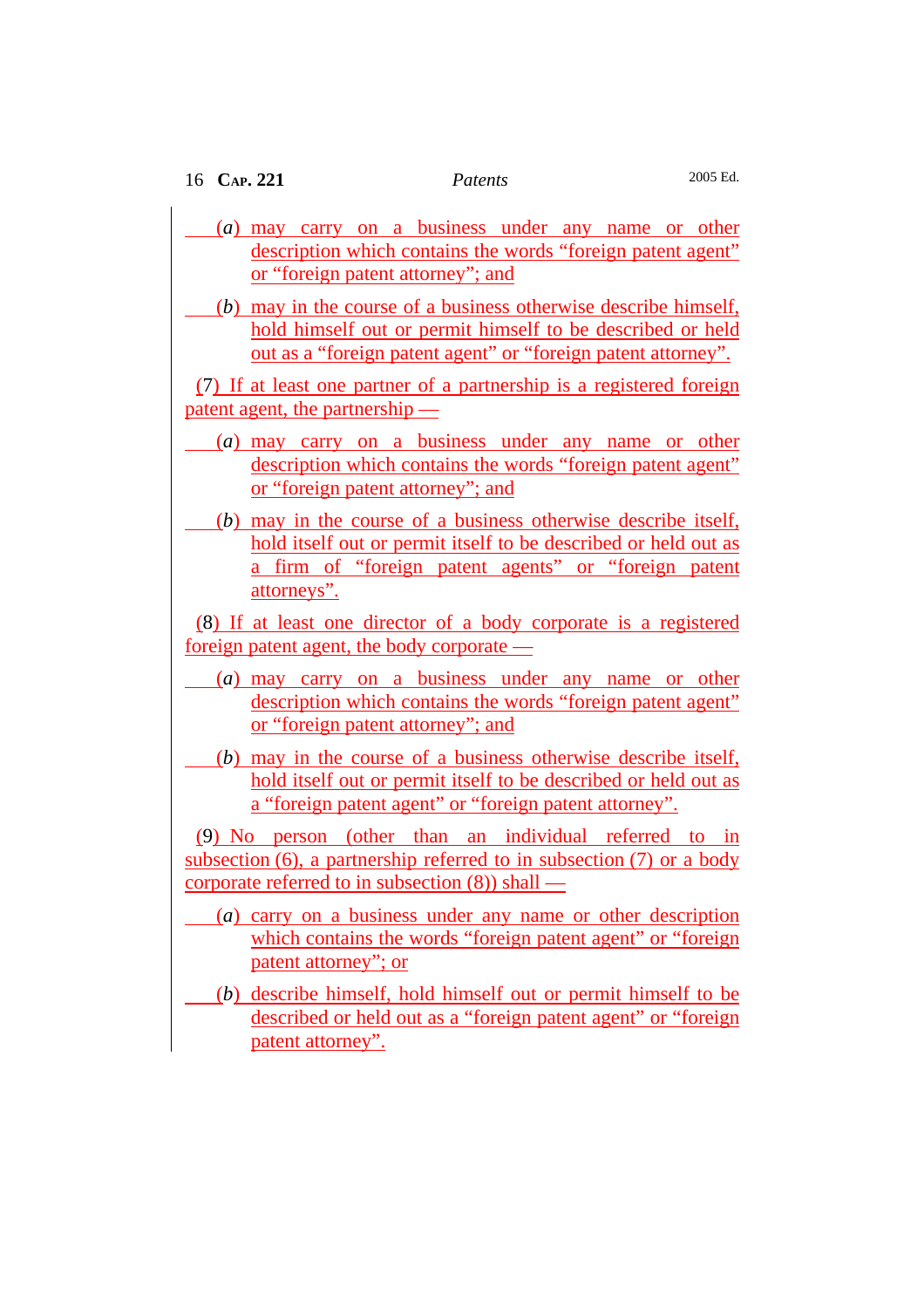(10) Any person who contravenes subsection (5) or (9) shall be guilty of an offence and shall be liable on conviction to a fine not exceeding \$5,000 or to imprisonment for a term not exceeding 12 months or to both.

(11) Where subsection (9) would be contravened by the use of the words "foreign patent agent" or "foreign patent attorney" in reference to an individual, partnership or body corporate, it is equally contravened by the use of any other expression in reference to that person, or his business or place of business, which is likely to be understood as indicating that he is entitled to be described as a "foreign patent agent" or "foreign patent attorney".

(12) In this section, "director", in relation to a body corporate whose affairs are managed by its members, means any member of the body corporate.

# PART XX

# MISCELLANEOUS AND GENERAL

## **Immunity of Office, its officers and Examiners**

**106.** The Office, any officer of the Registry and any Examiner shall not —

- (*a*) be taken to warrant the validity of any patent granted under this Act or any treaty to which Singapore is a party;
- (*b*) incur any liability by reason of or in connection with any examination or investigation required or authorised by this Act or any such treaty or any report or other proceedings consequent on any such examination or investigation; or
- (*c*) incur any liability by reason of an incorrect entry in the register of patent agents or the register of foreign patent agents maintained under Part XIX.

## **Rules**

**115.**—(1) The Minister may, after consulting with the Office, make such rules as he thinks expedient for regulating the business of the Registry in relation to patents and applications for patents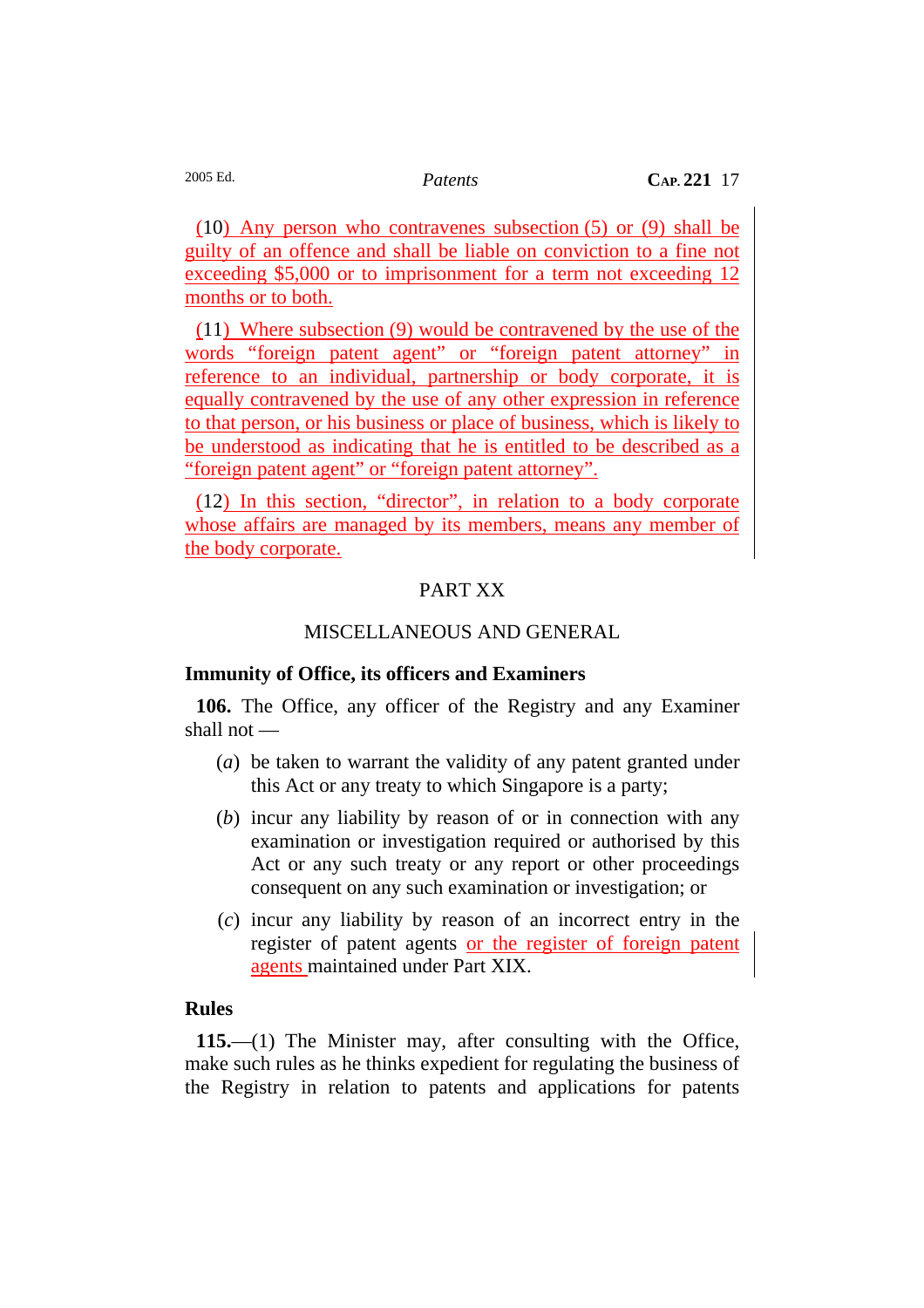(including international applications for patents) and for regulating all matters placed by this Act under the direction or control of the Registrar.

(2) Without prejudice to the generality of subsection (1), the rules may make provision —

- (*a*) prescribing the contents of applications for patents and other documents which may be filed at the Registry and requiring copies to be furnished of any such documents;
- (*b*) regulating the procedure to be followed in connection with any proceeding or other matter before the Registrar or the Registry and authorising the rectification of irregularities of the procedure;
- (*c*) requiring fees to be paid in connection with any such proceeding or matter or in connection with the provision of any service by the Registry and providing for the remission of fees in the prescribed circumstances;
- (*d*) regulating the mode of giving evidence in any such proceeding and empowering the Registrar to compel the attendance of witnesses and the discovery of and production of documents;
- (*e*) requiring the Registrar to publish any proposed amendment of patents and any other prescribed matters including any prescribed steps in any such proceeding;
- (*f*) providing for the appointment of scientific advisers to assist the court and the Registrar in any proceeding before it or him and for the remuneration of such advisers;
- (*g*) prescribing time limits for doing anything required to be done in connection with any such proceeding by this Act or the rules;
- (*h*) giving effect to the right of an inventor of an invention to be mentioned in an application for a patent for the invention;
- (*i*) providing for the publication and sale of documents in the Registry and of information about such documents;